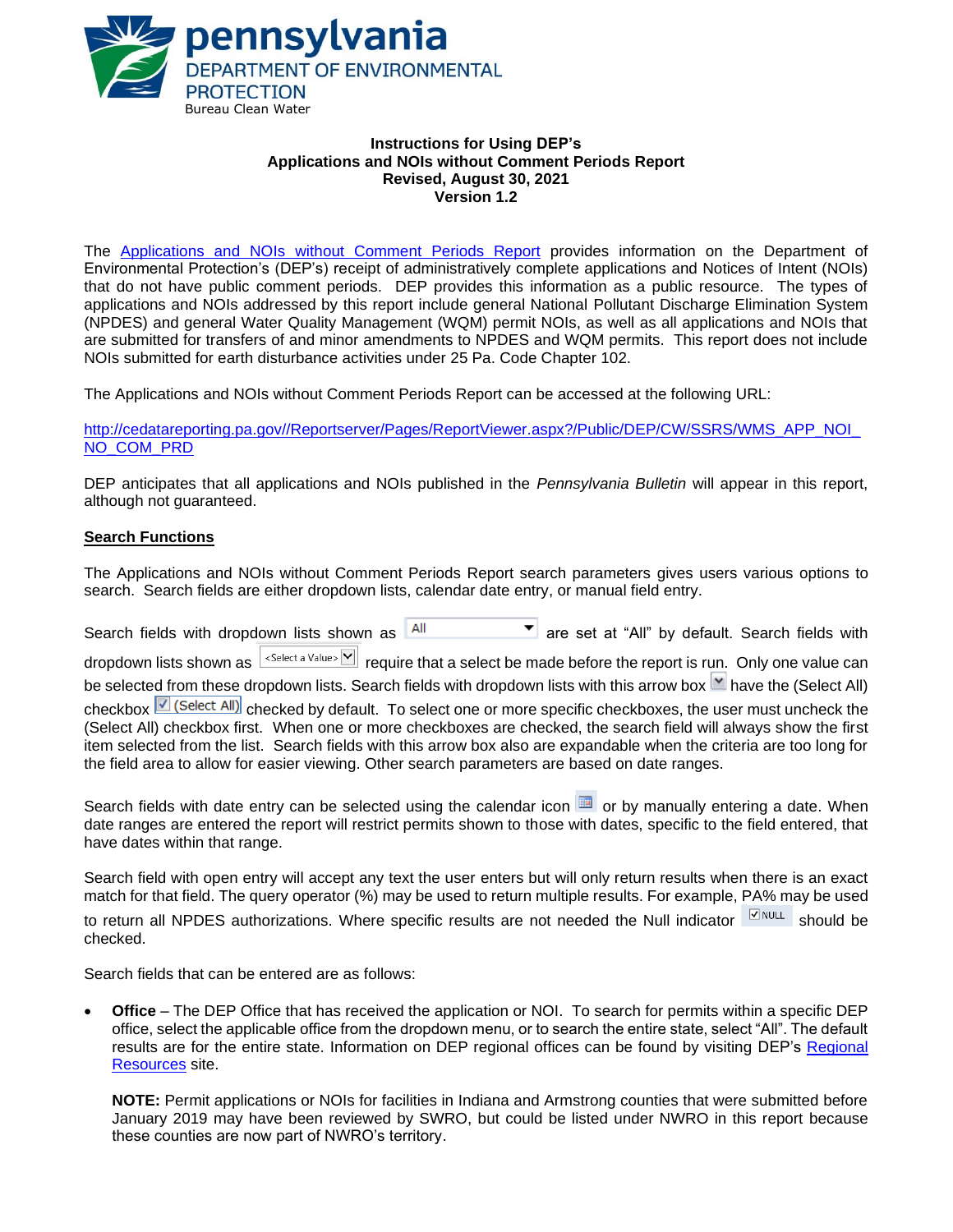**Instructions - Applications and NOIs without Comment Periods Report Revised, August 30, 2021**

- **County**  County in which the facility seeking authorization is located.
- **Anticipated PA Bulletin Date** The date notice of the application is anticipated to appear in the *Pennsylvania Bulletin*. The *Pennsylvania Bulletin* is published weekly on Saturdays (the online version is available on Fridays). Note that this date is not guaranteed but rather estimated based on a calculation. There are two date options (From and To). If dates are entered into both options, all applications and NOIs that are anticipated to be published in the *Pennsylvania Bulletin* between those dates will be shown. If a date is only entered into the From option, only those applications and NOIs that are anticipated to be published in the *Pennsylvania Bulletin* from the date entered and into the future will be displayed. If a date is only entered into the To option, all applications and NOIs that were anticipated to be published in the past up to the entered date will be shown.
- **Date Received** The date the application or NOI was received by DEP. This is not the date the application or NOI was considered administratively complete by DEP. Applications/NOIs will not appear in this report until they are recorded in DEP's database as administratively complete.

View Report

- **Application Number** The NPDES or WQM permit number assigned to the application.
- **Program Type** The program under which the application or NOI was received: NPDES or WQM.

To generate a report, select the search parameters desired and click the view report button.

#### **Results**

Results will be listed in table format. The report will display the following information for each authorization listed:

- **Applicant Name** The client associated with the application or NOI.
- **Facility** The name of the facility associated with the application or NOI.
- **County** The county where the facility is located.
- **Municipality** The municipality where the facility is located.
- **Application No.** The NPDES or WQM permit number assigned to the application.
- **Authorization Type** The type of authorization for which an application or NOI was submitted, e.g., "PAG-03 NPDES General Permit for Industrial Stormwater." A complete list of authorizations returned by this report can be found in **Attachment A**.
- **Joint Permittee** Will display as "Yes" or "No." Where there is more than one person or entity responsible for an application the column will display as "Yes." Each person or entity will be listed on a separate line of the report.
- **Application Type** The type of application or NOI. "Renewal" is used for permittees renewing their existing permit coverage. "New" is used for applications submitted for permit coverage for the first time. "Amendment, Minor" or "DEP-initiated Minor Amendment" or "Amendment" is used where permit coverage is being amended. "Transfer" is used where permit coverage is being transferred to another person or entity.
- **Date Received** Date the application was received by DEP. This is not the date the application was considered administratively complete by DEP. Applications will not appear in this report until they are recorded in DEP's database as administratively complete.
- **Anticipated PA Bulletin Publication Date** The date the application is expected to be published in the *Pennsylvania Bulletin*. DEP anticipates this to be the date notice will be published, but cannot guarantee it will be the actual date of publication.
- **Applicant Address** The mailing address of the applicant.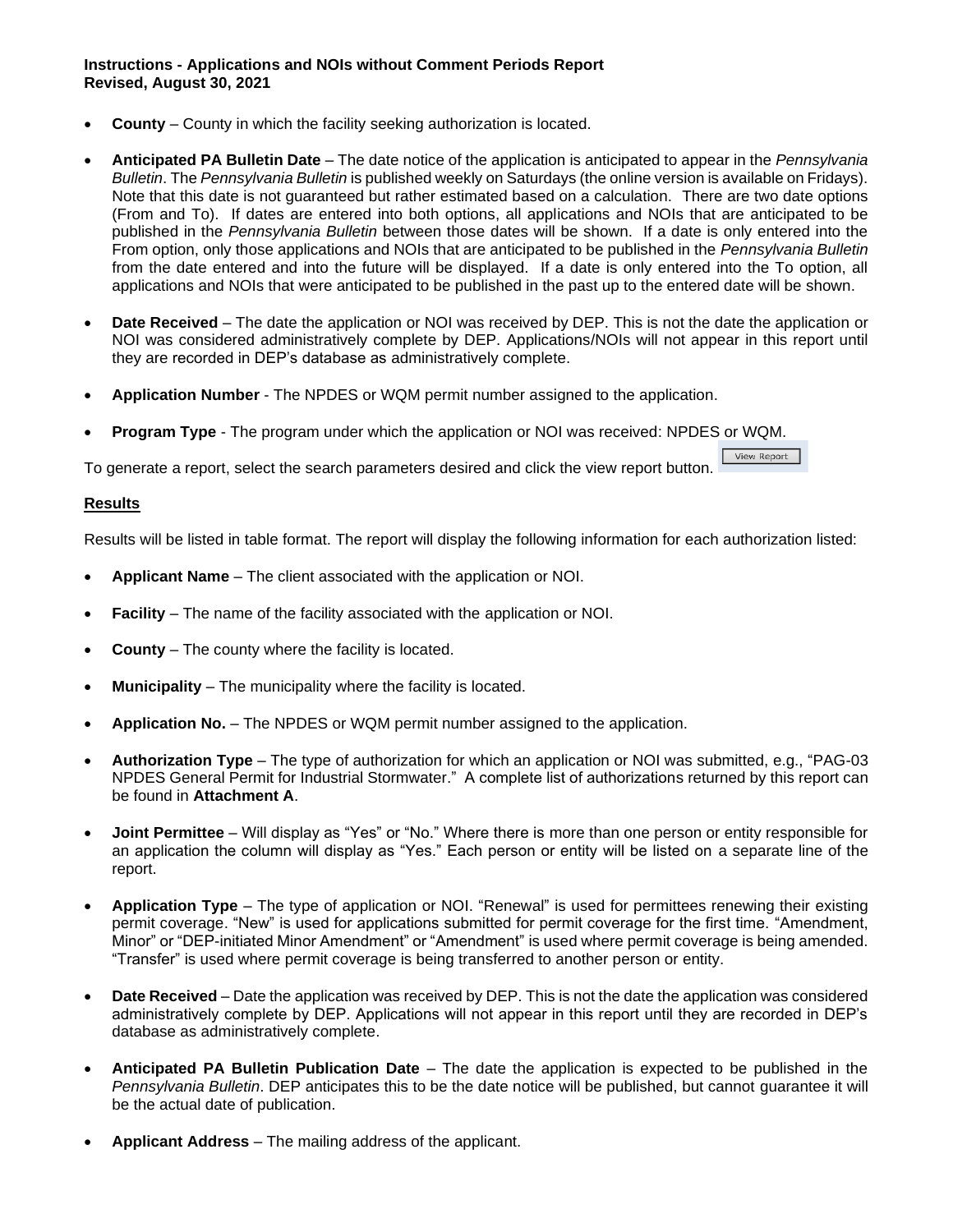**Instructions - Applications and NOIs without Comment Periods Report Revised, August 30, 2021**

- **Applicant Contact** The contact person associated with the applicant.
- **Applicant Phone** The contact phone number associated with the applicant.
- **Applicant Email** The contact email address associated with the applicant.
- **Region** The DEP office that received the application or NOI.
- **Comment** Comments that have been included by DEP for the purpose of this report.

#### **Assistance**

For questions regarding the Applications and NOIs without Comment Periods Report, or to report problems, contact the BCW's NPDES Permitting Division at 717-787-5017 or RA-EPNPDES Permits@pa.gov.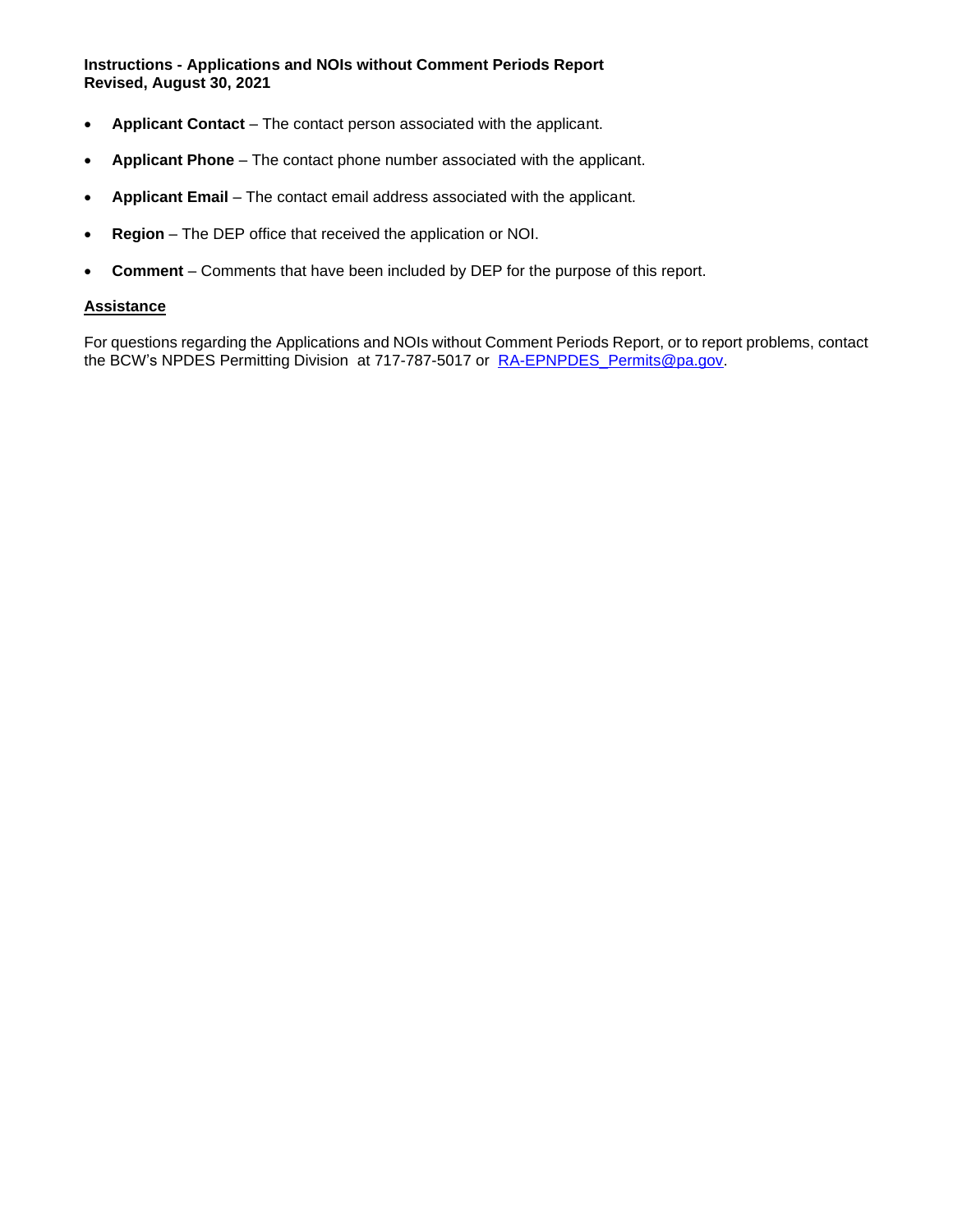## **Attachment A**

#### **Types of Permit Applications and NOIs Covered by Applications and NOIs without Comment Periods Report**

## General NPDES NOIs

- PAG-03 NPDES General Permit for Industrial Stormwater
- No Exposure Certification
- PAG-04 NPDES General Permit for Small Flow Treatment Facilities
- PAG-05 NPDES General Permit for Groundwater Cleanup
- PAG-06 NPDES General Permit for Combined Sewer Systems
- PAG-10 NPDES General Permit for Hydrostatic Test Water
- PAG-11 NPDES General Permit for Concentrated Aquatic Animal Production Facilities
- PAG-12 NPDES General Permit for CAFOs
- PAG-13 NPDES General Permit for MS4s
- PAG-15 NPDES General Permit for Pesticides

## Individual NPDES Applications (Minor Amendments and Transfers only\*)

- Industrial Waste Individual NPDES Permit, Minor
- Industrial Waste Individual NPDES Permit, Major
- Industrial Stormwater Individual NPDES Permit
- Municipal Sewage Individual NPDES Permit, Major
- Municipal Sewage Individual NPDES Permit, Minor
- Non-Municipal Sewage Individual NPDES Permit, Major
- Non-Municipal Sewage Individual NPDES Permit, Minor
- Single Residence STP Individual NPDES Permit
- Small Flow Treatment Facility Individual NPDES Permit
- Minor Sewage Facility < 0.05 MGD Individual NPDES Permit
- Minor Sewage Facility >= 0.05 MGD and < 1 MGD Individual NPDES Permit
- Minor Sewage Facility with CSOs Individual NPDES Permit
- Major Sewage Facility >= 1 MGD and < 5 MGD Individual NPDES Permit
- Major Sewage Facility > = 5 MGD Individual NPDES Permit
- Major Sewage Facility with CSOs Individual NPDES Permit
- Minor Industrial Waste Facility without ELG Individual NPDES Permit
- Minor Industrial Waste Facility with ELG Individual NPDES Permit
- Major Industrial Waste Facility < 250 MGD Individual NPDES Permit
- Major Industrial Waste Facility > = 250 MGD Individual NPDES Permit
- Concentrated Aquatic Animal Production Facility Individual NPDES Permit
- CAFO Individual NPDES Permit
- MS4 Individual NPDES Permit
- Pesticides Individual NPDES Permit

#### General WQM NOIs

- WQG-01 WQM General Permit
- WQG-02 WQM General Permit

#### Individual WQM Applications (Transfers only\*\*)

- Industrial Waste Individual WQM Permit \*\*\*
- Sewer Extensions and Pump Stations Individual WQM Permit \*\*\*
- Sewage Treatment Facilities Individual WQM Permit \*\*\*
- Sewage Land Application Individual WQM Permit \*\*\*
- Industrial Waste Land Application Individual WQM Permit \*\*\*
- Manure Storage Facilities Individual WQM Permit \*\*\*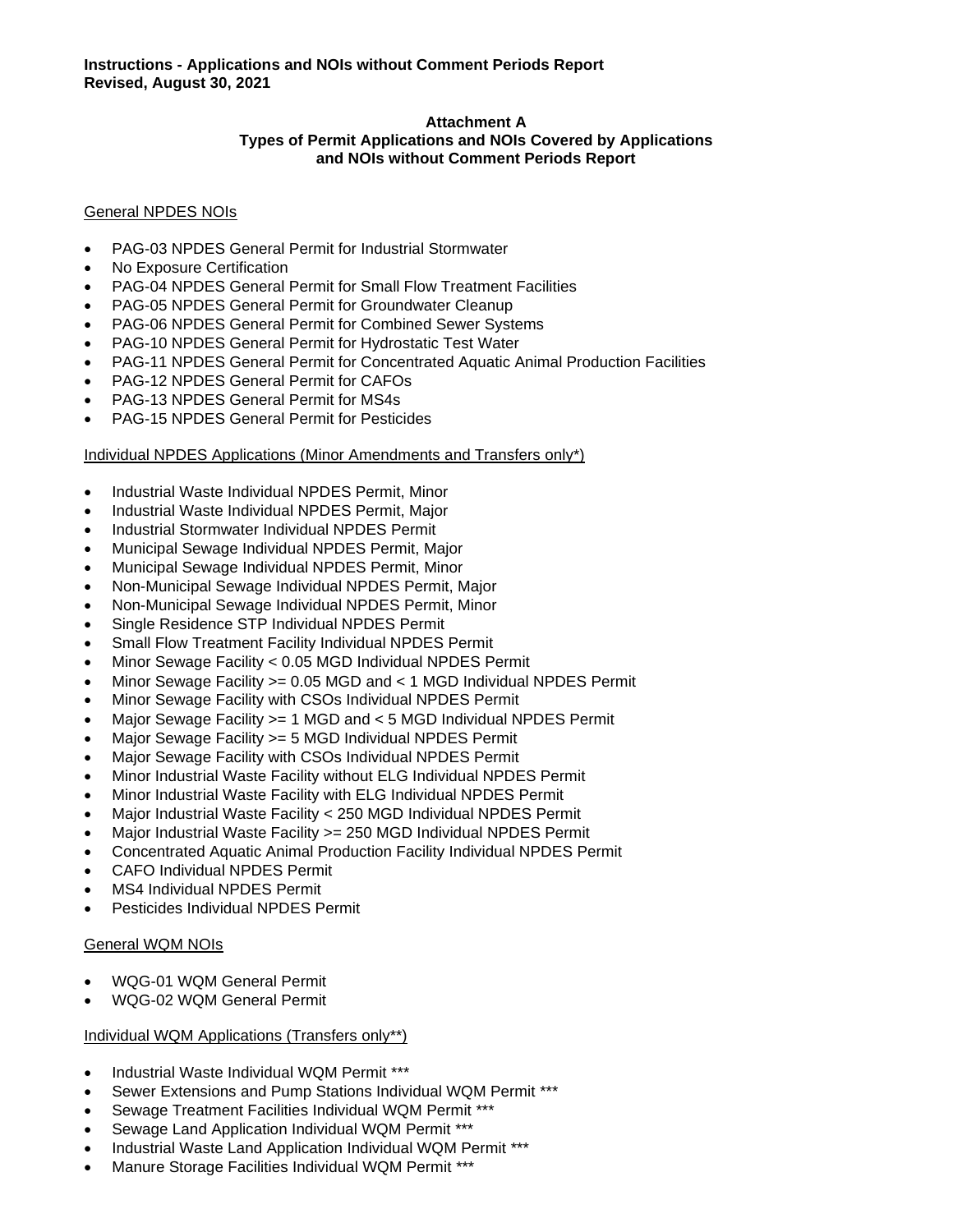## **Instructions - Applications and NOIs without Comment Periods Report Revised, August 30, 2021**

- Major Sewage Treatment Plants Individual WQM Permit
- Major Industrial Waste Treatment Plants Individual WQM Permit
- Minor and Non-NPDES Sewage Treatment Plants Individual WQM Permit
- Minor and Non-NPDES Industrial Waste Treatment Plants Individual WQM Permit
- Small Flow Treatment Facility Individual WQM Permit
- Single Residence Treatment Plant Individual WQM Permit
- Sewer Extensions Individual WQM Permit
- Pump Stations Individual WQM Permit
- Land Application and Reuse of Sewage Individual WQM Permit
- Land Application and Reuse of Industrial Waste Individual WQM Permit
- Manure Storage and Wastewater Impoundments Individual WQM Permit
- Joint DEP/PFBC Pesticides Permit (**All Applications)**
- **\* NOTE** New, Renewal, Major Amendments (including DEP-initiated Major Amendment) applications for individual NDPES permits will appear in the Applications Received with Comment Periods Report.
- **\*\* NOTE** New, Renewal and Amendment applications for individual WQM permits will appear in the Applications Received with Comment Periods Report.
- **\*\*\* NOTE** Based on authorization types that are no longer in use by DEP. These will still appear on current reports however until these permits are issued, and will continue to appear on past reports